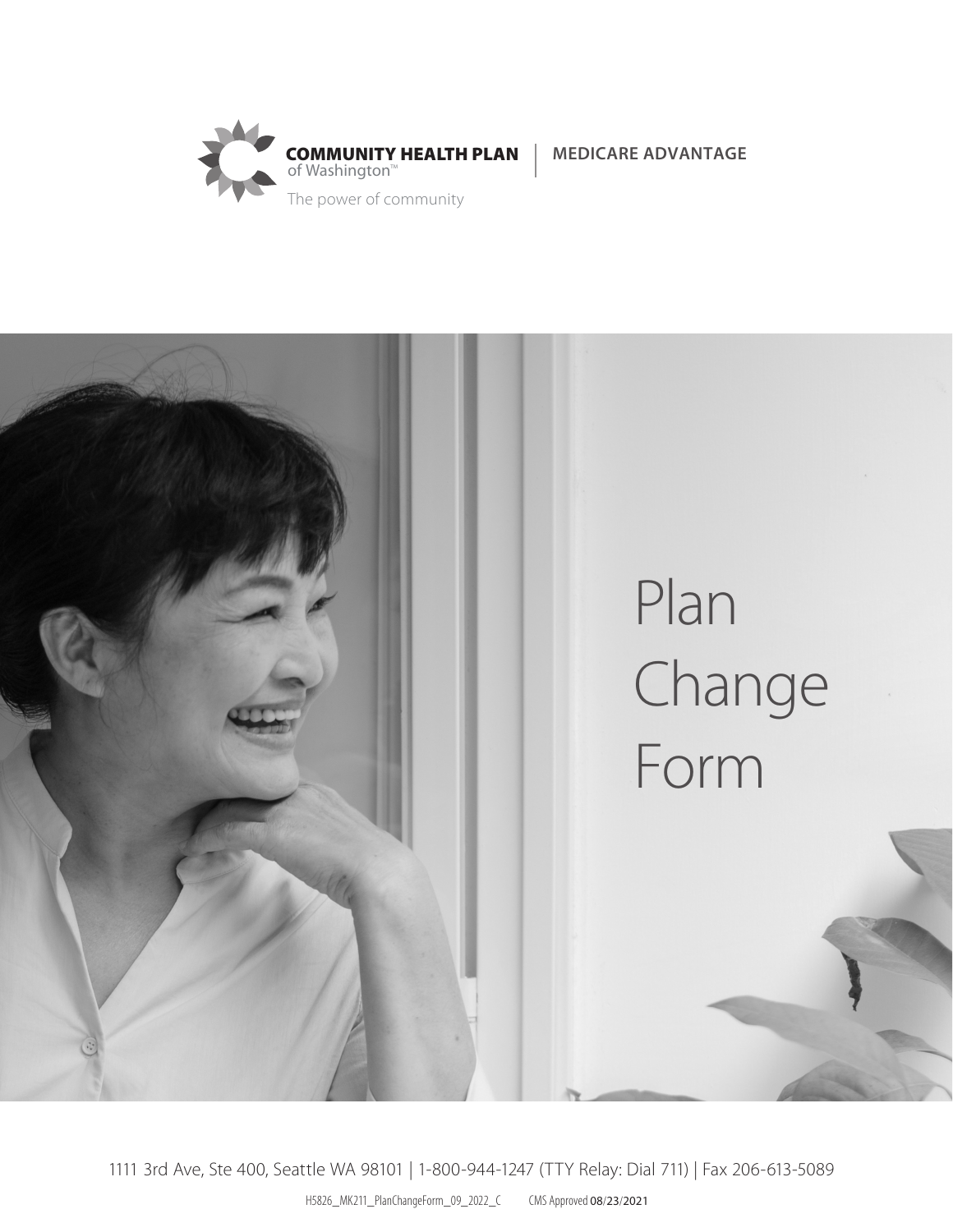| To Enroll in CHPW Medicare Advantage (MA), please provide the following information                                                                                                                                       |             |           |                       |                        |                |  |
|---------------------------------------------------------------------------------------------------------------------------------------------------------------------------------------------------------------------------|-------------|-----------|-----------------------|------------------------|----------------|--|
| Please check which plan you want to enroll in:                                                                                                                                                                            |             |           |                       | 2022 Monthly Premiums: |                |  |
| * Premium rate is based upon level of State Medicaid eligibility.<br>Name of chosen Primary Care Physician (PCP), clinic or health center (optional):                                                                     |             |           |                       |                        |                |  |
| Last Name, First Name, Middle Initial:                                                                                                                                                                                    |             |           | <b>Member Number:</b> |                        | Date of Birth: |  |
| Permanent Residence Street Address (P.O. Box is not allowed)                                                                                                                                                              |             |           |                       |                        |                |  |
| City, State:                                                                                                                                                                                                              | County:     | ZIP Code: |                       | Home Phone Number:     |                |  |
| Mailing Address (only if different from your Permanent Residence Street Address)                                                                                                                                          |             |           |                       |                        |                |  |
| <b>Street Address:</b>                                                                                                                                                                                                    | City/State: |           |                       | ZIP Code:              |                |  |
| Please fill out the following:                                                                                                                                                                                            |             |           |                       |                        |                |  |
|                                                                                                                                                                                                                           |             |           |                       |                        |                |  |
| Advantage with a monthly premium of \$                                                                                                                                                                                    |             |           |                       |                        |                |  |
| Advantage with a monthly premium of \$                                                                                                                                                                                    |             |           |                       |                        |                |  |
| Please check one of the boxes if you would prefer us to send you information in a language other than English or in an<br>accessible format:                                                                              |             |           |                       |                        |                |  |
| $\Box$ Spanish $\Box$ Braille $\Box$ Large Print                                                                                                                                                                          |             |           |                       |                        |                |  |
| Please contact us at 1-800-942-0247 if you need information in an accessible format or language other than what is<br>listed above. Our office hours are 8:00 a.m. - 8:00 p.m., 7 days a week. TTY users should call 711. |             |           |                       |                        |                |  |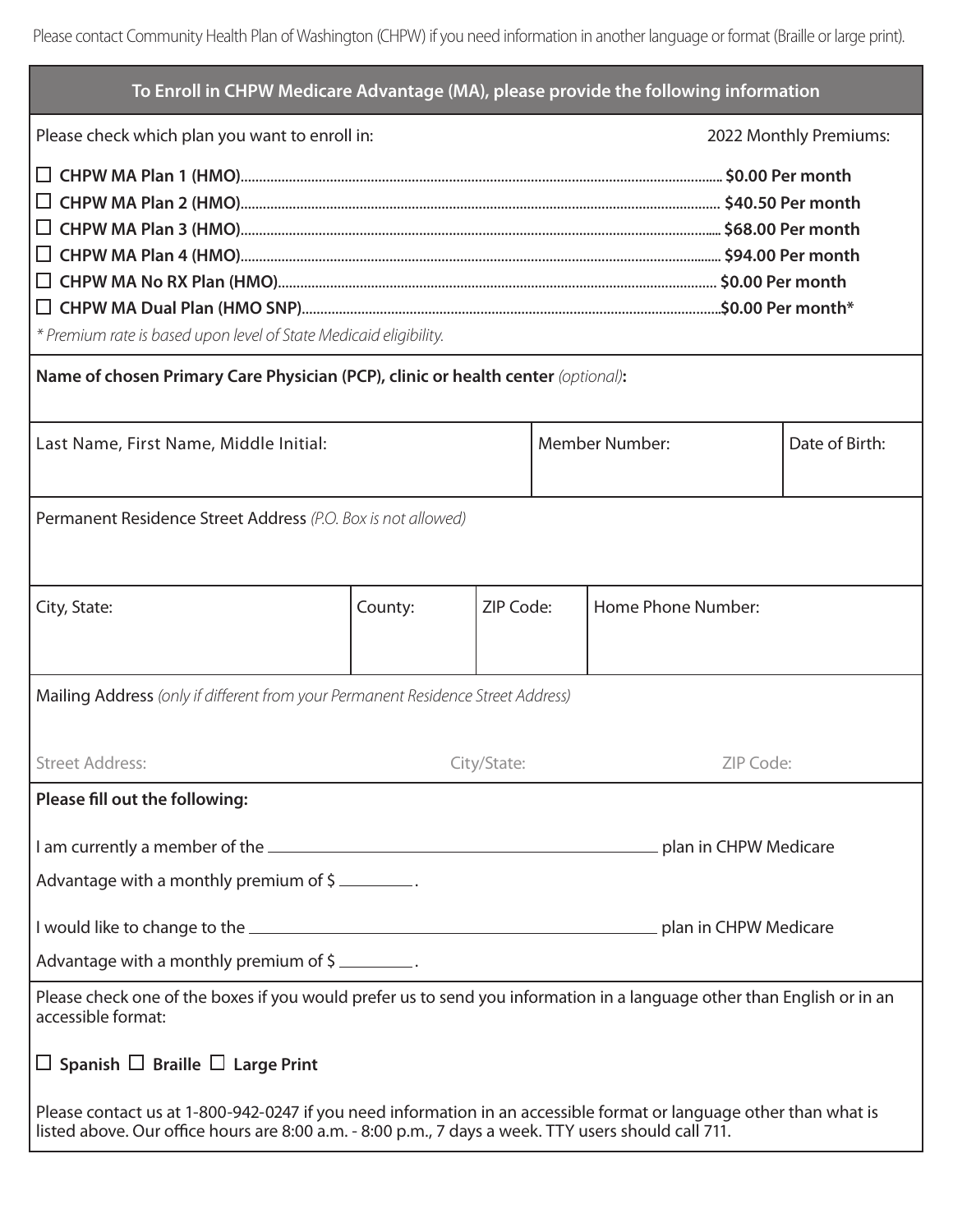## **Your Plan Premium**

You can pay your monthly plan premium (including any late enrollment penalty that you currently have or may owe) by mail or Electronic Funds Transfer (EFT) each month. You can also choose to pay your premium by automatic deduction from your Social Security, credit card, or Railroad Retirement Board (RRB) benefit check each month.

If you are assessed a Part D-Income Related Monthly Adjustment Amount, you will be notified by the Social Security Administration. You will be responsible for paying this extra amount in addition to your plan premium. You will either have the amount withheld from your Social Security benefit check or be billed directly by Medicare or RRB. DO NOT pay Community Health Plan of Washington (CHPW) Medicare Advantage (MA) the Part D-IRMAA.

People with limited income may qualify for extra help to pay for their prescription drug costs. If eligible, Medicare could pay for 75% or more of your drug costs including monthly prescription drug premiums, annual deductibles, and coinsurance. Additionally, those who qualify will not be subject to the coverage gap or a late enrollment penalty. Many people are eligible for these savings and don't even know it. For more information about this extra help, contact your local Social Security office, or call Social Security at 1-800-772-1213. TTY users should call 1-800-325-0778. You can also apply for extra help online at **socialsecurity.gov/prescriptionhelp**.

If you qualify for extra help with your Medicare prescription drug coverage costs, Medicare will pay all or part of your plan premium. If Medicare pays only a portion of this premium, we will bill you for the amount that Medicare doesn't cover. If you don't select a payment option, you will get a bill each month.

**Please select a premium payment option:**

**Get a bill and pay by personal check on a monthly basis**.

**Electronic Funds Transfer (EFT) from your bank account each month Please enclose a VOIDED check or provide the following**:

Account holder name:

Bank routing number: \_ \_ \_ \_ \_ \_ \_ \_ \_ Bank account number: \_ \_ \_ \_ \_ \_ \_ \_ \_ \_ \_ \_ \_

Account type: **□ Checking** □ Savings

## **Automatic deduction from your monthly Social Security or Railroad Retirement Board (RRB) benefit check.**

I get monthly benefits from: **□ Social Security** □ RRB

 (The Social Security deduction may take two or more months to begin after Social Security or RRB approves the deduction. In most cases, if Social Security or RRB accepts your request for automatic deduction, the first deduction from your Social Security or RRB benefit check will include all premiums due from your enrollment effective date up to the point withholding begins. If Social Security or RRB does not approve your request for automatic deduction, we will send you a paper bill for your monthly premiums.)

**Pay online using your credit or debit card**. I will pay my monthly plan premium directly by using E-Bill Express, an online payment tool. Once I am a member, I will sign up on E-Bill Express to make single payments or set up automatic recurring payments from my credit or debit card. For more information or to enroll in this payment option, visit our website at: **medicare.chpw.org/member-center/member-self-service/pay-your-bills/**.